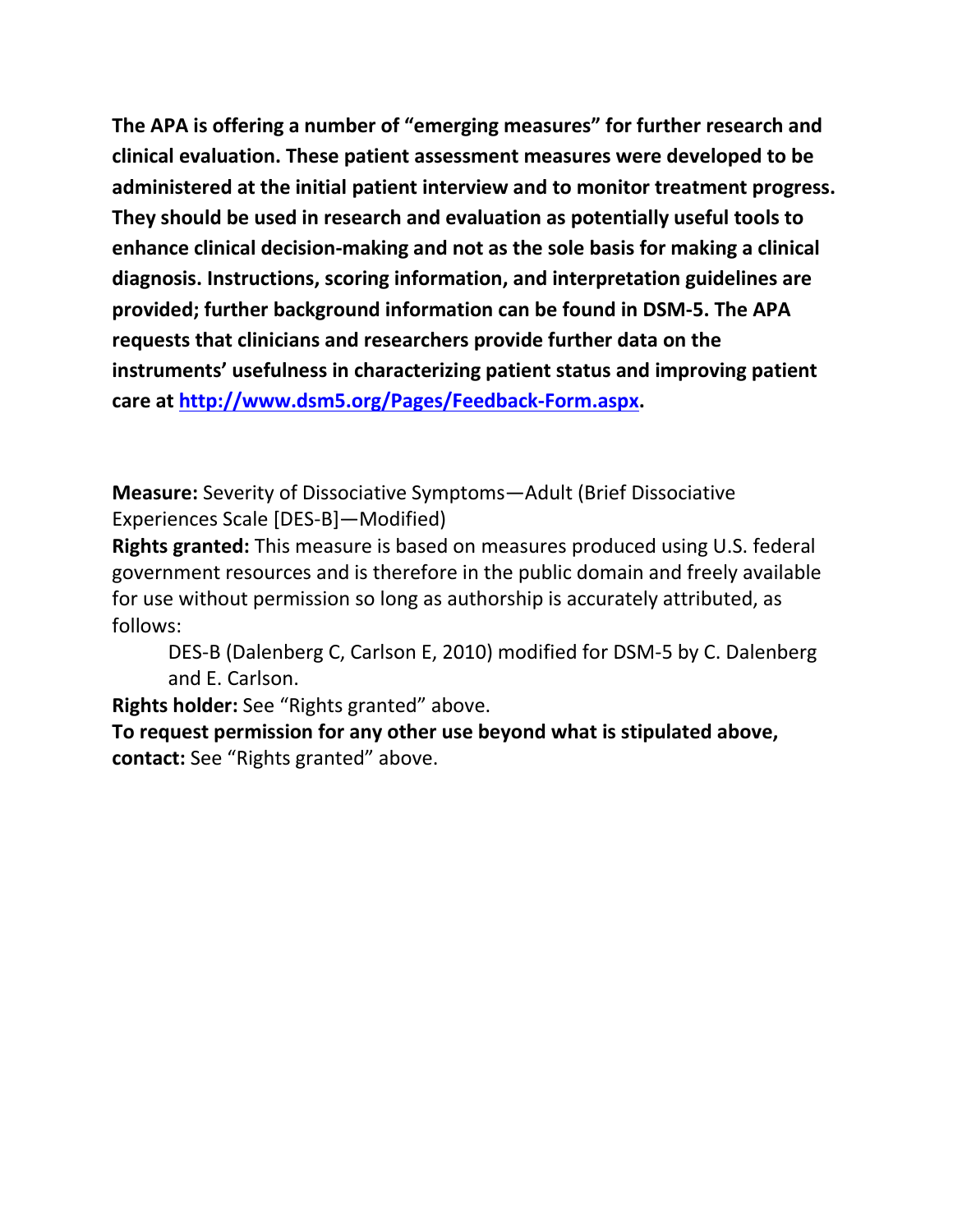## **Severity of Dissociative Symptoms—Adult\* \* Brief Dissociative Experiences Scale (DES-B)—Modified**

**Name:**\_\_\_\_\_\_\_\_\_\_\_\_\_\_\_\_\_\_\_\_\_\_\_\_\_\_\_\_\_\_\_\_\_\_\_\_ **Age:** \_\_\_\_\_\_ **Sex: Male Female Date:\_\_\_\_\_\_\_\_\_\_\_\_\_\_\_\_\_**

**Instructions:** For each statement below, please check  $(\checkmark)$  the box that best answers each question to show how much each thing has happened to you in the past SEVEN (7) DAYS.

|                                                          |                                                                                                                         |               |                  |                     |                     |                         | <b>Clinician</b><br><b>Use</b> |
|----------------------------------------------------------|-------------------------------------------------------------------------------------------------------------------------|---------------|------------------|---------------------|---------------------|-------------------------|--------------------------------|
|                                                          |                                                                                                                         | Not at<br>all | Once or<br>twice | Almost every<br>day | About once<br>a day | More than once<br>a day | <b>Item</b><br>score           |
| 1.                                                       | I find myself staring into space<br>and thinking of nothing.                                                            | $\Box$ 0      | $\Box$ 1         | $\Box$ 2            | $\Box$ 3            | $\Box$ 4                |                                |
| 2.                                                       | People, objects, or the world<br>around me seem strange or<br>unreal.                                                   | $\Box$ 0      | $\Box$ 1         | $\Box$ 2            | $\Box$ 3            | $\Box$ 4                |                                |
| 3.                                                       | I find that I did things that I do<br>not remember doing.                                                               | $\Box$ 0      | $\Box$ 1         | $\Box$ 2            | $\Box$ 3            | $\Box$ 4                |                                |
| 4.                                                       | When I am alone, I talk out loud<br>to myself.                                                                          | $\Box$ 0      | $\Box$ 1         | $\Box$ 2            | $\Box$ 3            | $\Box$ 4                |                                |
| 5.                                                       | I feel as though I were looking at<br>the world through a fog so that<br>people and things seem far away<br>or unclear. | $\Box$ 0      | $\Box$ 1         | $\Box$ 2            | $\Box$ 3            | $\Box$ 4                |                                |
| 6.                                                       | I am able to ignore pain.                                                                                               | $\Box$ 0      | $\Box$ 1         | $\Box$ 2            | $\Box$ 3            | $\Box$ 4                |                                |
| 7.                                                       | I act so differently from one<br>situation to another that it is<br>almost as if I were two different<br>people.        | $\Box$ 0      | $\Box$ 1         | $\Box$ 2            | $\Box$ 3            | $\Box$ 4                |                                |
| 8.                                                       | I can do things very easily that<br>would usually be hard for me.                                                       | $\Box$ 0      | $\Box$ 1         | $\Box$ 2            | $\Box$ 3            | $\Box$ 4                |                                |
| <b>Total/Partial Raw Score:</b>                          |                                                                                                                         |               |                  |                     |                     |                         |                                |
| Prorated Total Raw Score: (if 1-2 items left unanswered) |                                                                                                                         |               |                  |                     |                     |                         |                                |
| <b>Average Total Score:</b>                              |                                                                                                                         |               |                  |                     |                     |                         |                                |

DES-B (Dalenberg C, Carlson E, 2010) modified for DSM-5 by C. Dalenberg and E. Carlson.

This measure is based on measures produced using U.S. federal government resources and is therefore in the public domain and freely available for use without permission so long as authorship is accurately attributed.